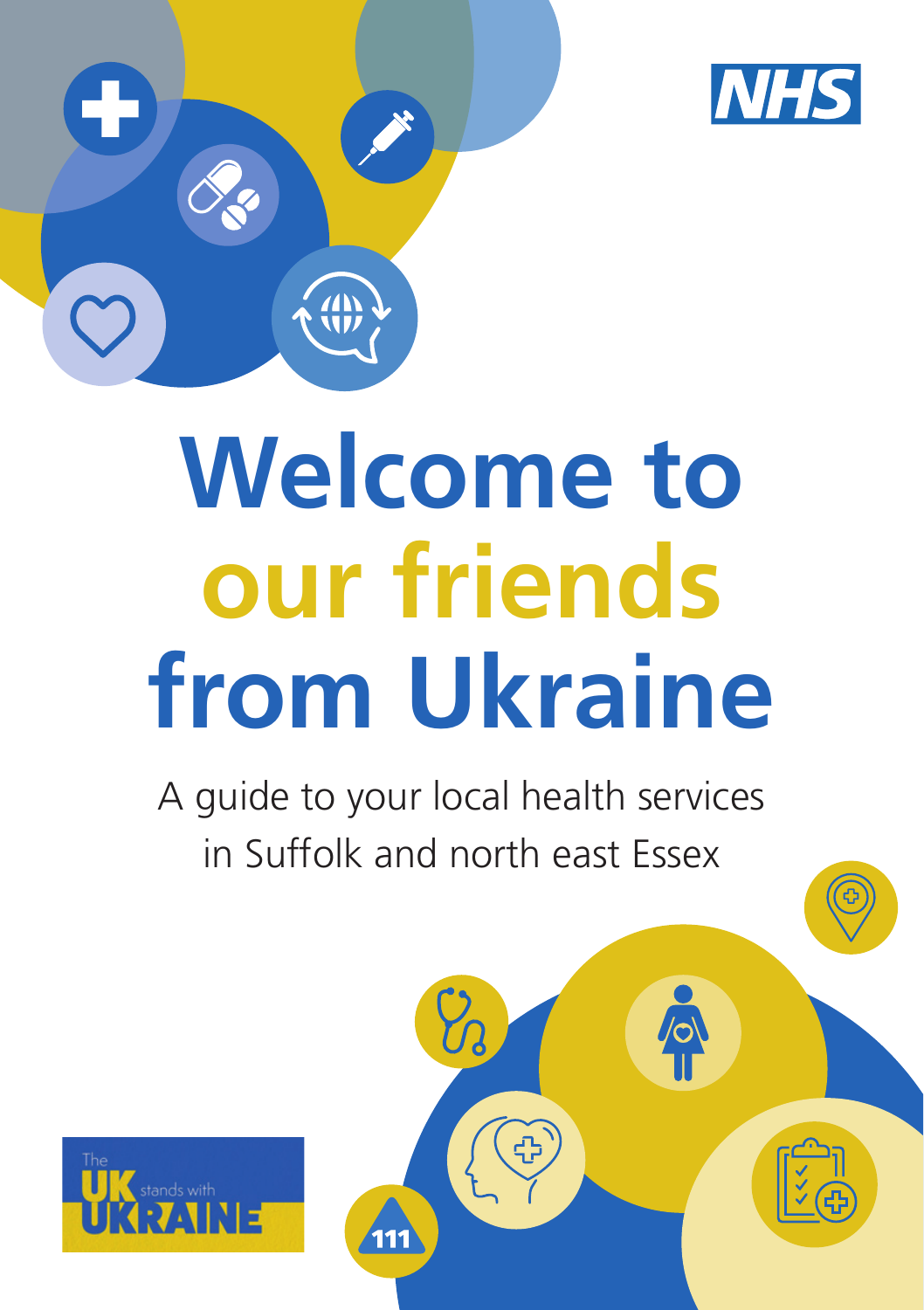# **Welcome**

# We would like to extend the warmest welcome to you.

Firstly, a very warm welcome to England. We are so sorry to hear about the tragic events in Ukraine and the impact it is having on you and your family and friends.

This pack is designed to help you establish yourselves in England – we hope you will find it useful. It also contains many useful hints and tips about using the National Health Service (NHS) in England. Please note, a lot of first contact is by phone or through the internet, so please speak to your host or local council to help you with this. This booklet covers all of the Suffolk and Colchester Borough Council and Tendring District Council areas of Essex

# **Translation services**

#### **If you need to speak to someone about an aspect of healthcare in Ukrainian or Russian, please call 111.**

Our colleagues in this service can arrange for you to speak to a translator who can assist you with your query. This is a free service.

### **Registering with a Doctor**

**General Practitioner (GP)** - GPs are highly skilled doctors who are trained in all aspects of general medicine e.g. child health, adult medicine and mental health.

Practice nurses are qualified and registered nurses who usually run clinics for long-term conditions e.g. diabetes. Other healthcare professionals also work in a GP practice, for example pharmacists and physiotherapists. You can find out how to register with a GP surgery in the UK at:

#### **https://www.nhs.uk/nhs-services/gps/how-to-register-with-a-gp-surgery/**

To register with a GP, you will need to give your name, date of birth, address and telephone number if you have one. GP surgeries may ask to see proof of identity with your name and date of birth, but they cannot refuse to register you if these are not available.



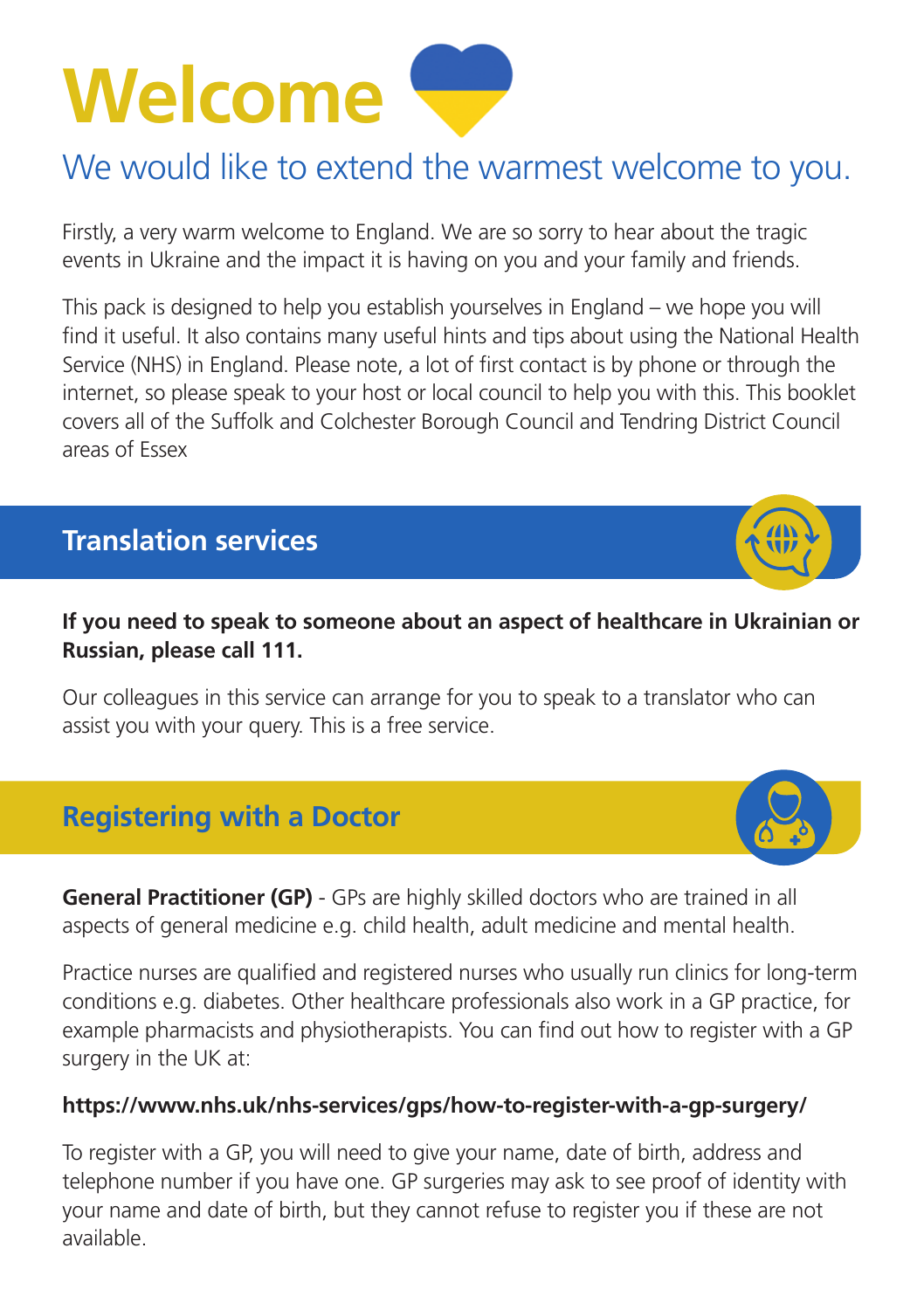

Anyone in England can register with a GP surgery. It is free to register. You do not need proof of address or immigration status, ID or an NHS number. GP surgeries are usually the first contact if you have a health problem. They can treat many conditions and give health advice. They can also refer you to other NHS services.

#### **If you have difficulties registering please contact our local Patient Advice and Liaison Service (PALS) on 0800 389 6819**

After you have registered with your new GP you might be asked to have a health check. This will usually be carried out by a nurse. It is important that you go to this appointment even if you are well.

If you move to a different part of the UK, you will need to register with a new GP. You can only be registered with one GP practice at a time.

When attending appointments, it is acceptable to bring a friend or your host if this would be helpful to you.

### **How do I access medication from the pharmacy?**

#### **Your GP may want you to take medicines and will write you a prescription. Take your prescription to your local pharmacy.**

You can visit NHS Choices to find your local pharmacy: **http://www.nhs.uk/ ServiceSearch/Pharmacy/LocationSearch/10** or ask for advice at your GP surgery. The pharmacist can also give free advice on treating minor health problems, such as colds and coughs. You can buy some medicines from the pharmacy without a prescription, including some painkillers and cough medicines. You may be charged for prescription medicines. Some patients will already be on medicines but they will still need a prescription to get them.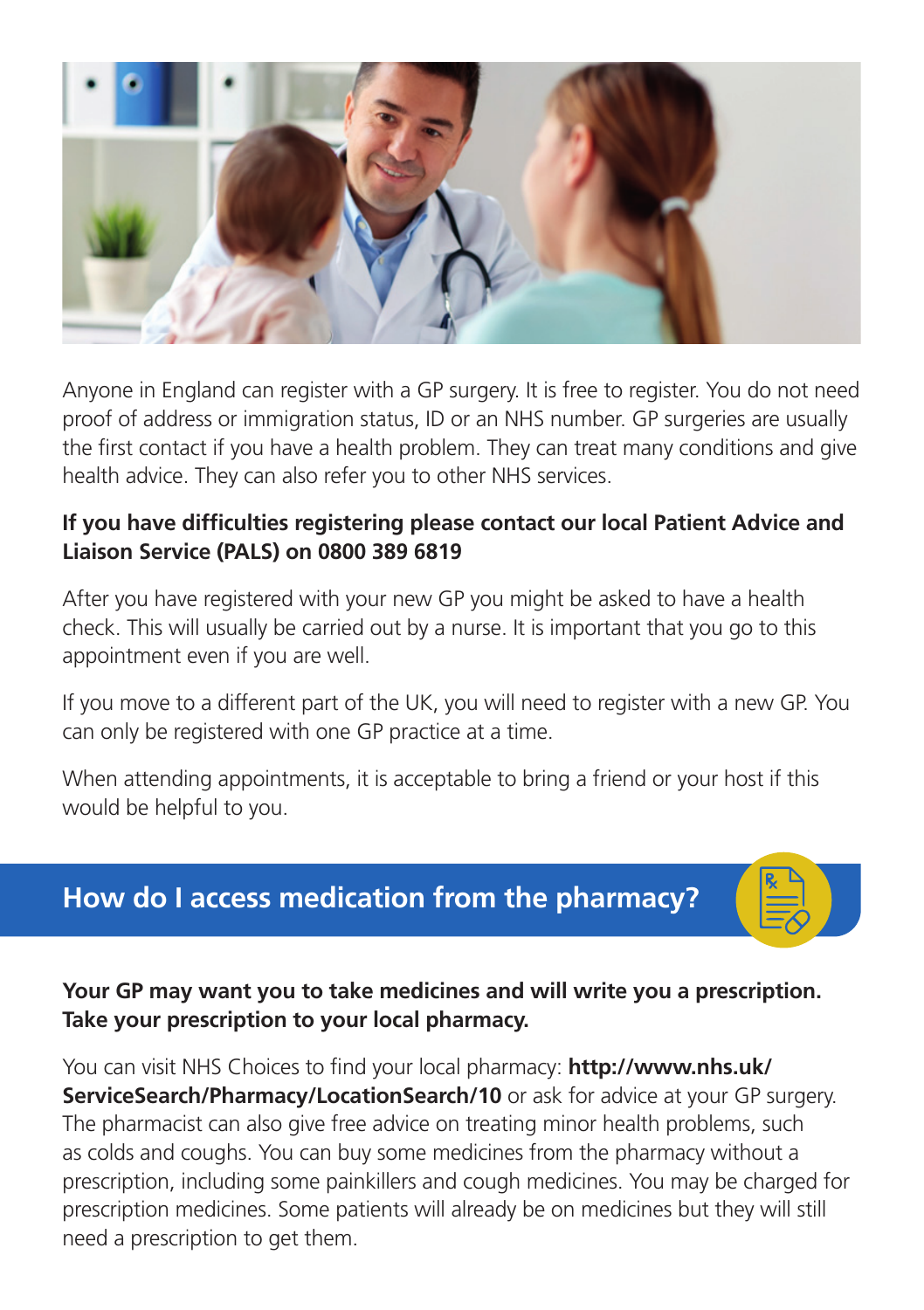#### **Pharmacy**

**If you're suffering from a cold, cuts and grazes or minor illnesses, your pharmacist will offer you remedies so you don't have to see a GP or nurse.**

Your local pharmacist is trained to help you with the safe use of prescription, repeat prescription and over-the-counter medicines. Pharmacies are often open until late and at weekends, and many have a quiet area where you can talk to a pharmacist in private.

### **Self-Referral**

**There are some services where you can 'self-refer', by contacting the provider directly.**

### **The Musculoskeletal Service (MSK)**

If you have joint, muscle or bone problems, with your back, hips, knees, ankles or hands, you can self-refer to the local musculoskeletal (MSK) service in Suffolk. They can diagnose and treat your condition with physiotherapy or may refer you to another specialist medical team. Your GP can make a referral, or if you live in Suffolk you can self-refer by visiting **www.ahpsuffolk.co.uk**

Access to the service in north east Essex is by referral from the patient's own GP - Musculoskeletal Service - North East Essex Community Services **(www.neecommunity.org.uk)**











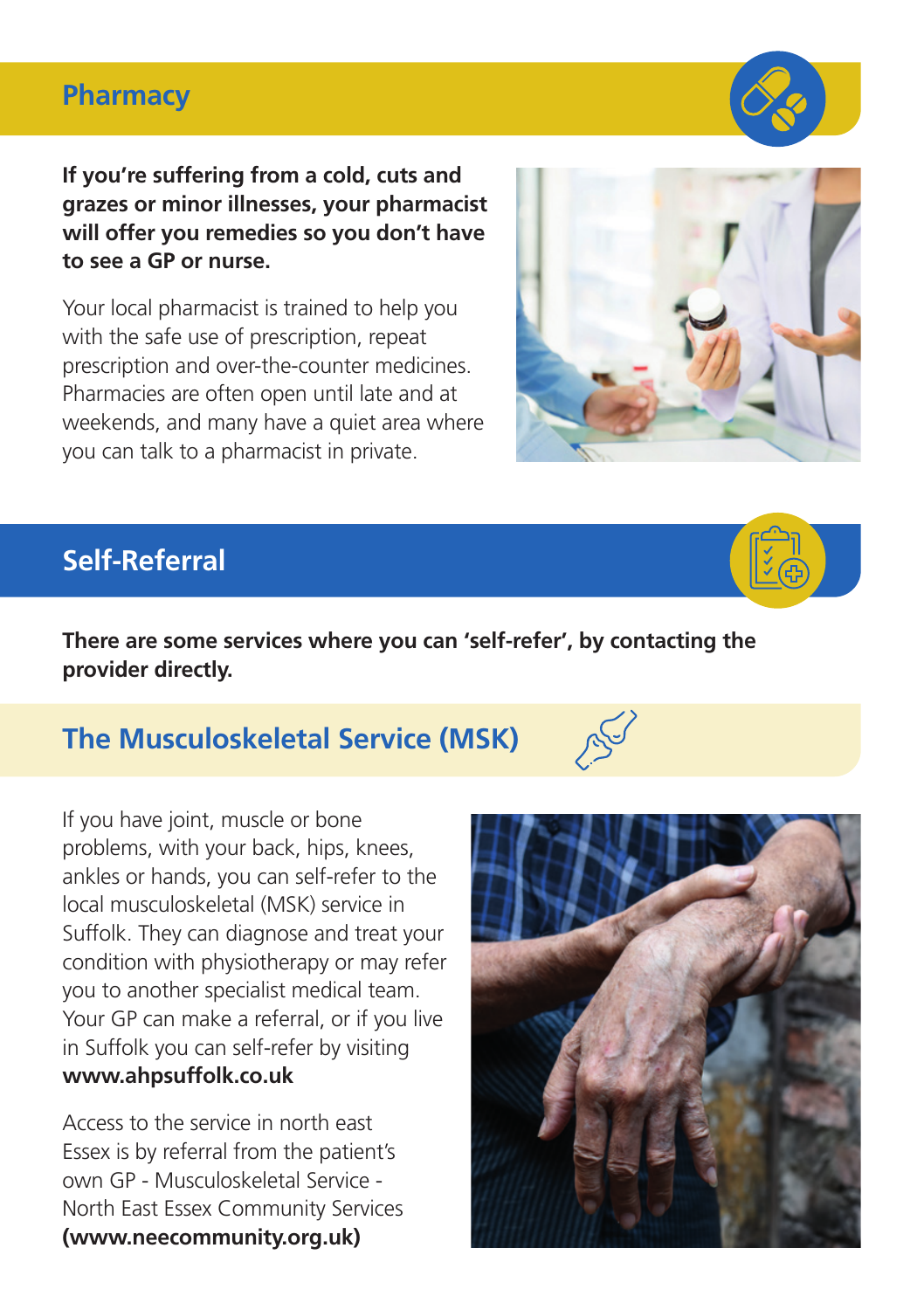**Wellbeing Service**

**If you are aged over 18 and are not your usual self because you feel worried, anxious or depressed about certain issues in your life, you can contact your GP or local wellbeing service. Our local wellbeing services provide a range of free and confidential talking therapies and specialist support to help you to feel better.**

Wellbeing Suffolk - **www.wellbeingnands.co.uk – 0300 123 1503** - Phone lines are open Monday to Friday (excluding Bank Holidays) from 8am to 8pm.

Therapy for You - North East Essex - **www.therapyforyou.co.uk – 01206 334001** - Phone lines are open Monday to Friday (excluding Bank Holidays) from 9am to 5pm.

Self-help materials including tips, guides, tools and activities are also available online: **www.nhs.uk/mental-health/self-help/**

# **Local GP Services**

**If your pharmacist cannot help, you can book an appointment with a healthcare professional at your GP practice.**

When you contact the GP practice, you will be asked a number of questions to help direct you to the healthcare professional best suited for your health care needs.

GP practices provide many ways you can access their services including online consultations, telephone, video and face-to-face appointments.

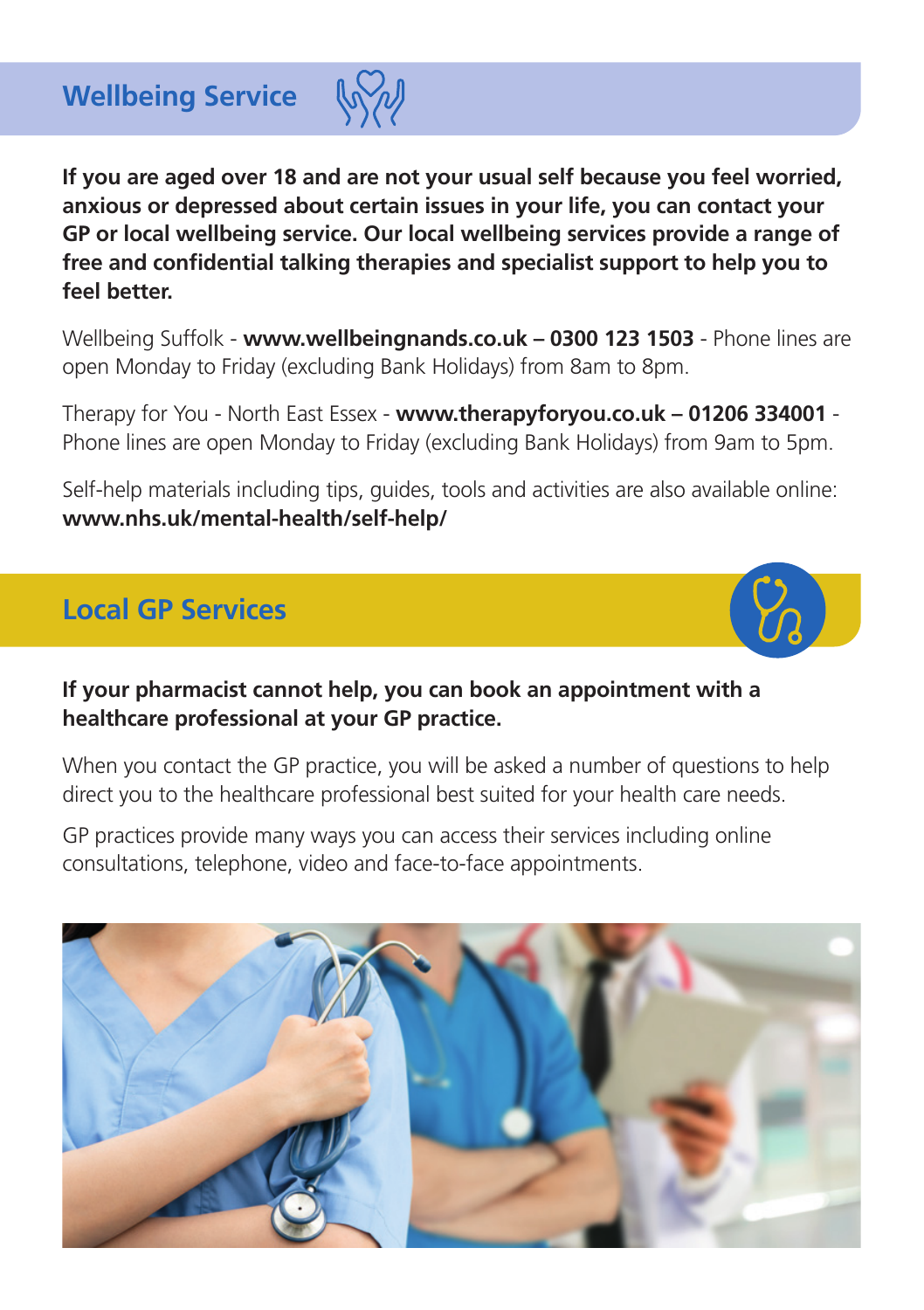#### **NHS 111**



#### **You can call** NHS111 **for help with an urgent medical problem.**

You can contact the NHS111 service online at **www.111.nhs.uk** or you can call **111, 24 hours a day, 7 days a week.** Your symptoms will be assessed and you will be provided with healthcare advice. This may include:

• Self-care

• Contacting an urgent care centre

• Visiting a pharmacy

- Going to a hospital accident and emergency department.
- Contacting your GP practice

If necessary, NHS111 can also send an ambulance, or book appointments for you with some services.

### **Local Urgent Care Services**

**If you are very unwell and have an illness or an injury that requires urgent attention, but it's** not an emergency **(an emergency is when it is life-threatening), NHS 111 can make you an appointment at a local urgent treatment centre (UTC).**

The urgent treatment centres are at:

| <b>Clacton Hospital</b>                                                                | 1 Tower Road<br>Clacton CO15 1LH<br>Open daily 8am - 8pm                                  |
|----------------------------------------------------------------------------------------|-------------------------------------------------------------------------------------------|
| <b>Colchester Hospital</b>                                                             | Turner Road<br>Colchester CO4 51<br>Open daily from 7 am - midnight                       |
| <b>Fryatt Hospital</b>                                                                 | Harwich<br>Open daily from 9am - 5pm<br>The service can be accessed by contacting NHS 111 |
| <b>Urgent Care Centre,</b><br><b>Norfolk and Norwich</b><br><b>University Hospital</b> | Colney Lane<br>Norwich, Norfolk NR4 7UY<br>01603 286 286                                  |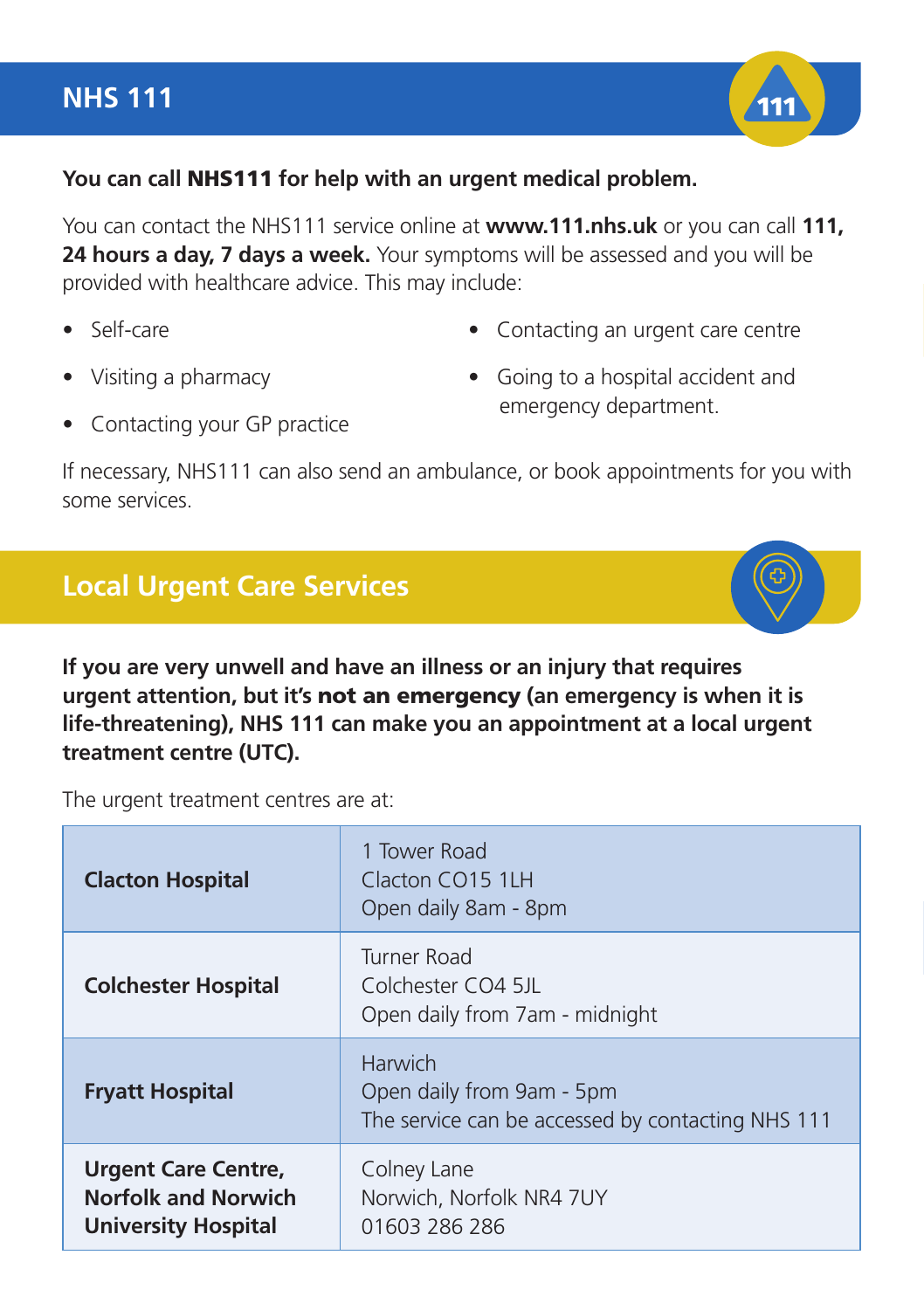#### **Emergency Dental Issues**

**If you have an emergency dental issue, please don't call your GP. Instead, please ring 111 who can help with an emergency dental number.**

#### **Bereavement support**

**If you or your family are struggling with grief after the death of a loved one, there are bereavement support services across Suffolk and north east Essex that can help.**

All the organisations listed below provide bereavement support to adults and children. You can refer yourself or your family at their websites or over the phone.

#### **St Helena - North and Mid Essex**

www.sthelena.org.uk/bereavement 01206 984 274

#### **Living Grief Hub from St Elizabeth Hospice - East Suffolk**

https://www.stelizabethhospice.org.uk/livinggrief 0300 303 5196

#### **St Nicholas Hospice Care - West Suffolk**

https://stnicholashospice.org.uk/emotional-and-wellbeing-support/ 01284 766133

# **End of life care**

#### **If you or a loved one is diagnosed with a progressive or incurable illness, your local hospice can support you and your family.**

Hospices can provide support in your home, over the phone, or at your nearest hospice. Hospices work together with other services including your GP to help improve your quality of life and to ensure you receive the care and support you need as you approach the end of your life. Your GP can refer you to your local hospice.







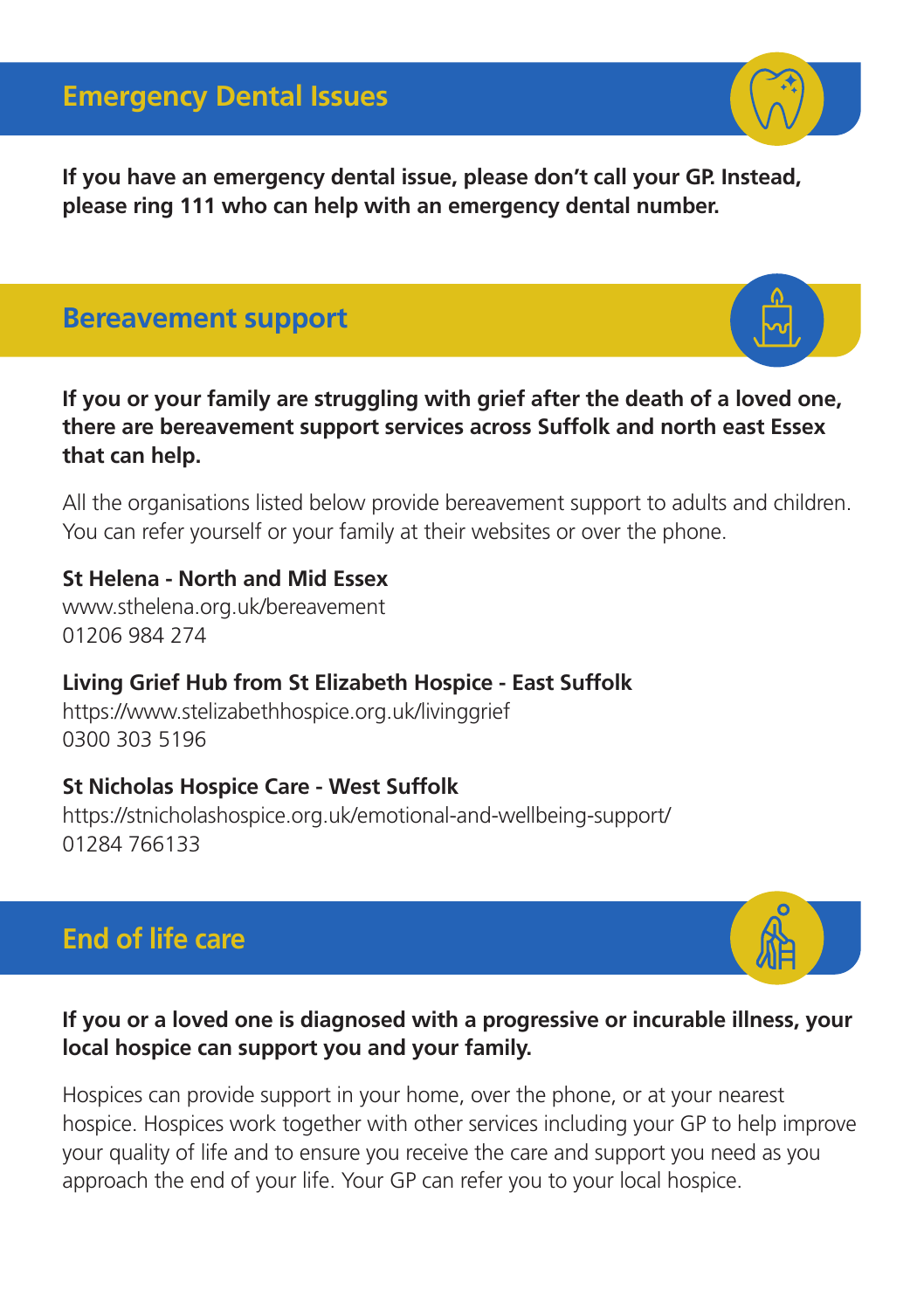# **Mental Health Crisis**

**If you are currently experiencing a mental health crisis or supporting someone in crisis and need urgent help, 24-hour support is available every day for adults, children or young people.** 

If you need urgent medical support, you can call **111 and select option 2.** 

You can talk to Samaritans anytime on **116 123.**

# **Talking Therapies**

**It is important that you seek support if you feel continually depressed or anxious. Please consider contacting the Talking Therapies services for support - 0300 123 1503 (for Wellbeing Suffolk, Monday to Friday 8 am to 8pm, excluding Bank Holidays) and 111, option 2 (for north east Essex).**

### **Maternity care and services**

**Maternity services cover care from the beginning of pregnancy through to sign-off by a midwife. This is usually around 10 days after the birth but can be up to 6 weeks post-natally.**

Midwives ensure that personalised care is provided throughout pregnancy, childbirth and the post-natal period. Much of this care will be provided directly by midwives, who will also coordinate the provision of obstetric or other medical involvement if necessary.

Anyone settling in the UK should contact a GP or midwife as soon as they find out they're pregnant. It's important to see a midwife or GP as early as possible to get the pregnancy (antenatal) care and information you need to have a healthy pregnancy.





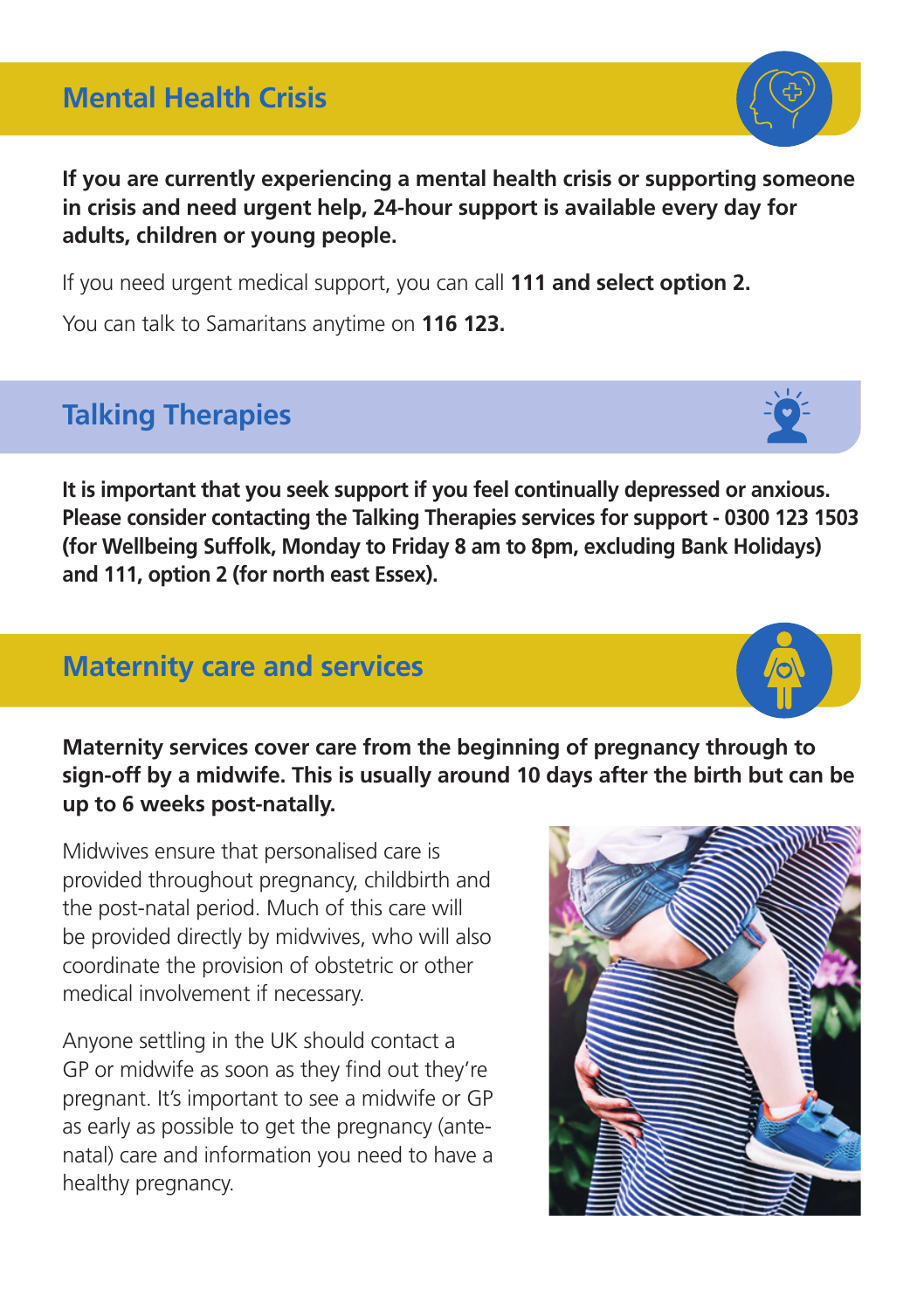# **Referral into maternity services**



**You can find information on services at the West Suffolk, Ipswich and Colchester hospitals by downloading the FREE Mum and Baby app**



# **Self-referral into maternity services**



**Colchester**



**01206 742369**

**West Suffolk**



**01284 713755**

Community midwives Mon-Fri 09.00 – 15.00

**Ipswich**



**01473 702666**

For James Paget Hospital in Gorleston, please contact the ante-natal clinic on **01493 453892**. The answerphone is regularly monitored between Monday and Friday.

If you require urgent or emergency maternity care, please refer to the delivery suite, labour ward or go to the Emergency Department at your nearest hospital.



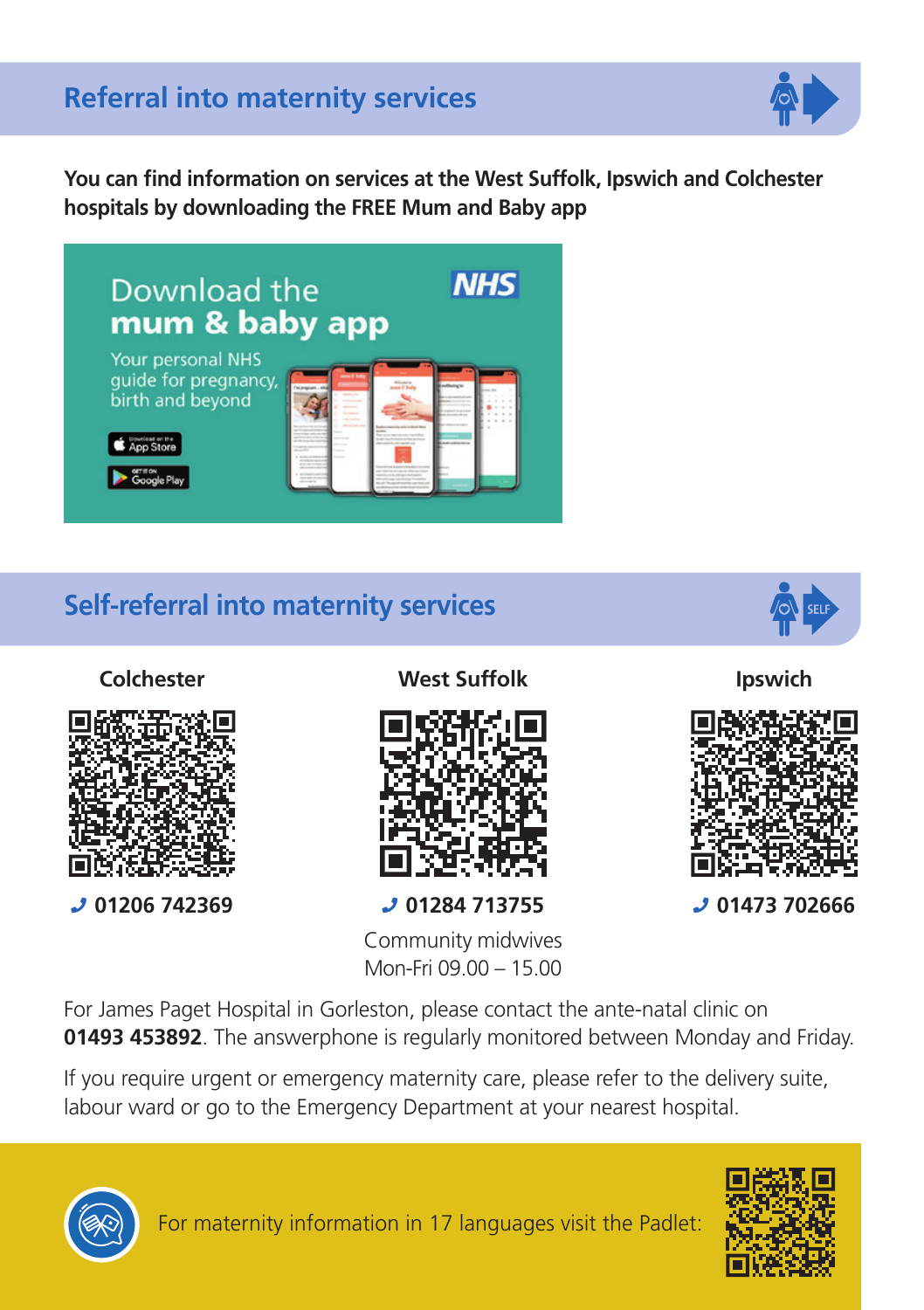# **Advice for Parents**

#### Signs relating to: **As a parent you have great instincts, please do use them.**

| Appearance                                                                                                                                                                                                                                                                                                                            | <b>Breathing/Chest</b>                                                                                                                                                  | <b>Hydration</b>                                                                                                                                                                                                                                                                                                                                                   |
|---------------------------------------------------------------------------------------------------------------------------------------------------------------------------------------------------------------------------------------------------------------------------------------------------------------------------------------|-------------------------------------------------------------------------------------------------------------------------------------------------------------------------|--------------------------------------------------------------------------------------------------------------------------------------------------------------------------------------------------------------------------------------------------------------------------------------------------------------------------------------------------------------------|
| Normal skin, lips and tongue<br>colour<br>Responding normally/still smiling<br>$\bullet$<br>Stays awake or wakes up easily<br>Normal cry or strong cry<br>Mild pain e.g. earache,<br>tummy ache                                                                                                                                       | • Breathing normally<br>with no wheeze<br>Mild cough or<br>$\bullet$<br>runny nose without<br>affecting breathing                                                       | Baby feeding/child drinking<br>$\bullet$<br>as normal or slightly reduced<br>Sick, but drinking and<br>keeping most fluids down<br>Diarrhoea for less than 2 days<br>Passing urine, normal colour<br>or slightly darker than usual                                                                                                                                 |
| Child becoming worse/parents<br>more concerned<br>Less activity/more sleepy<br>than usual<br>Change in normal behaviour/<br>not acting in usual manner<br>Irritable/no smile<br>$\bullet$<br>Pain e.g. persistent severe earache,<br>severe tummy ache - seek advice<br>Mild/moderate allergic reaction -<br>seek advice              | Noisy breathing/<br>wheezy/fast<br>breathing nasal<br>'flaring'                                                                                                         | Drinking less than half of<br>usual amounts/vomiting<br>most feeds<br>Less wet nappies than<br>$\bullet$<br>usual/less urine or darker<br>concentrated urine<br>For babies under 1 year - sick<br>$\bullet$<br>more than 3 times in 24<br>hours, diarrhoea 6 times in<br>24 hours<br>For children 1 and over -<br>$\bullet$<br>diarrhoea for longer than<br>2 days |
| Collapse/unresponsive<br>Hard to wake/floppy or listless<br>Mottled blue or ashen skin<br>Fitting (seizure) without a<br>temperature<br>Severe allergic reaction/anaphylaxis<br>Rash that does NOT disappear<br>under pressure (glass test)<br>Neck stiffness<br>High pitched, weak or<br>continuous cry<br>Bile stained sick (green) | Severe difficulty in<br>breathing<br>Grunting/very<br>fast breathing/<br>sucking in and out<br>between ribs<br>Breathless - unable<br>$\bullet$<br>to talk in sentences | Sunken fontanelle (soft spot)<br>$\bullet$<br>Very little urine/dry nappies<br>$\bullet$                                                                                                                                                                                                                                                                           |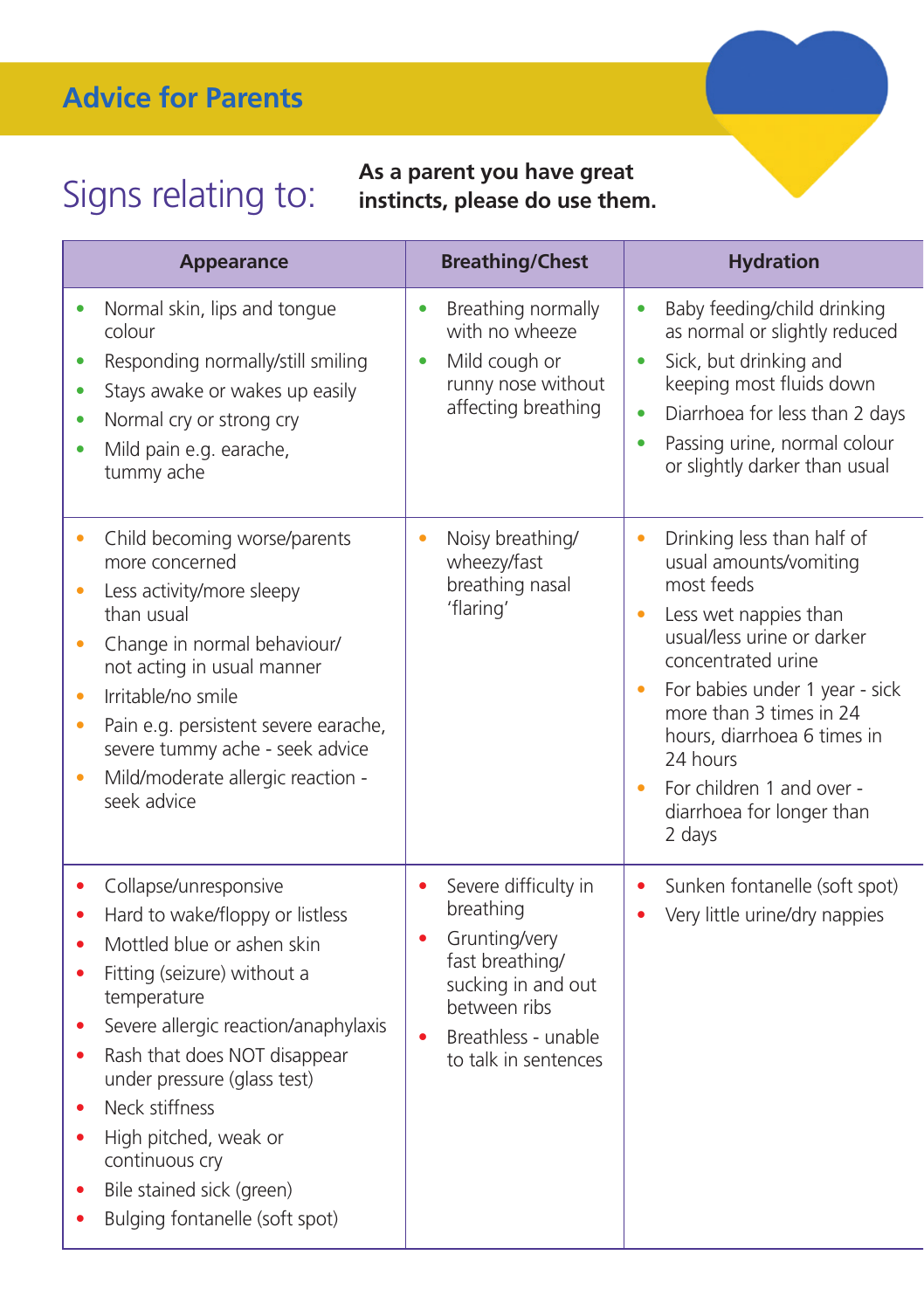**If you feel that your child is unwell, or you are unable to care for them, seek medical help. This could be your local pharmacist, NHS111, GP, an urgent treatment centre (UTC) or A&E.**

- Mild temperature raised up to 38ºC (101º F) but controlled if paracetamol is given. Seek advice if temperature continues for 3-5 days
- Over 3 months temperature over 39ºC (102º F)
- Persistent temperature for more than 3-5 days or not controlled by paracetamol - seek advice

- $\bullet$  0-3 months temperature over 38ºC (101º F)
- Over 3 months temperature over 39ºC (102º F) and/ or cold hands or feet
- Any child with a temperature below 36ºC (97ºF)
- Any child with a high temperature and fitting (seizure)

# **APPEARATE READER IN TEMPERATE IN TEMPERATION GREEN - CARE AT HOME**

- **Your local pharmacist or NHS111 can give advice**
- **• Check www.nhs.uk**
- **• Consider paracetamol**
- **Encourage rest and drinks, even if only in small amounts**



- **Phone your GP for advice and decision - this may be by telephone/ video or face to face**
- **• Call GP/NHS111 if concerned**
- **• If worried, always seek advice**

#### **RED - URGENT HELP REQUIRED**

- **CALL 999 FOR BREATHING DIFFICULTIES OR A NON-BLANCHING RASH (rash that does not fade and lose colour under pressure glass test)/COLLAPSE**
- **Take your child to your nearest A&E department**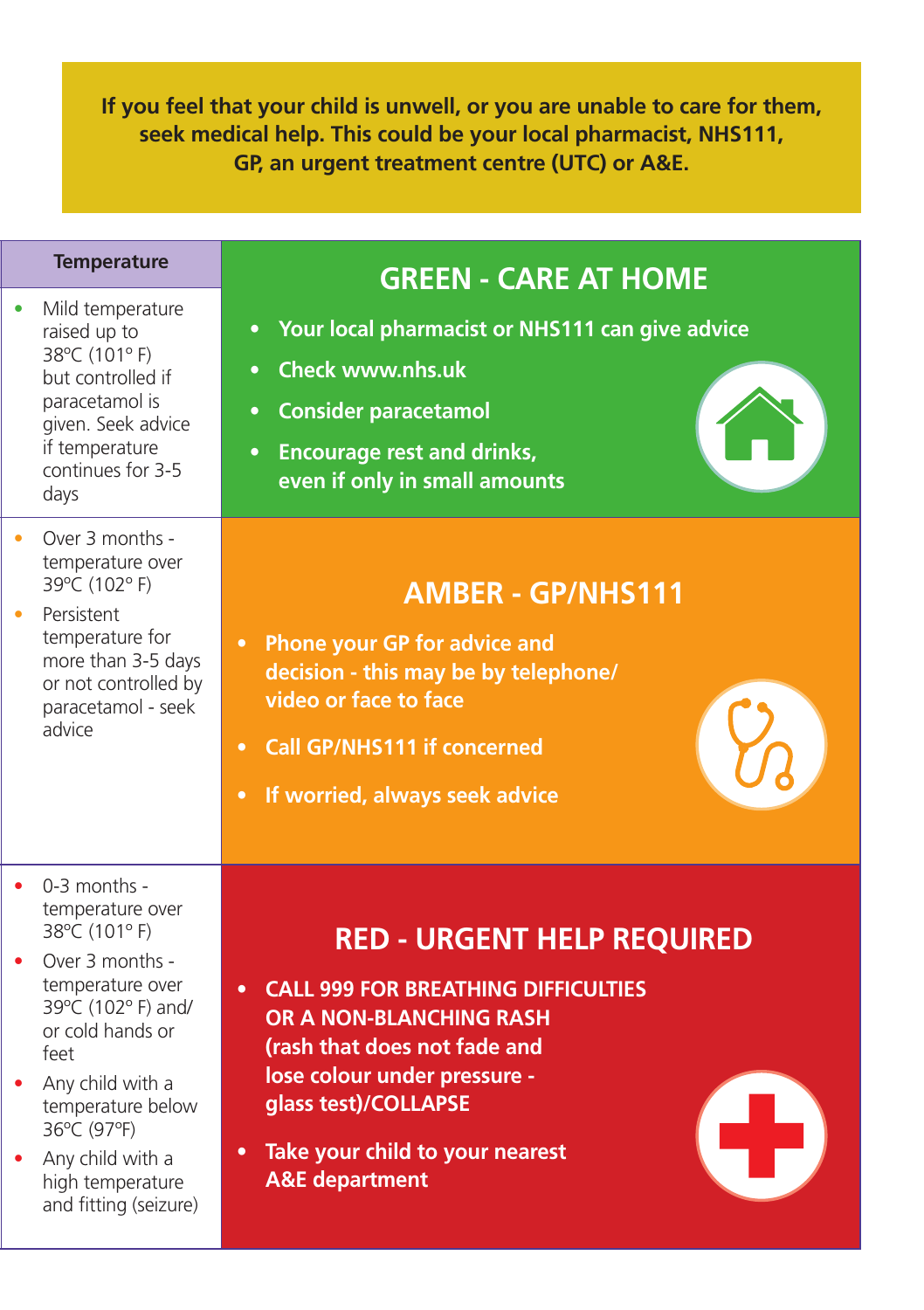# **COVID-19 Vaccination**

**Anyone aged 5 or over is eligible for a free COVID-19 vaccination through the NHS. You do not need to be registered at a GP surgery or have an NHS number to receive the vaccine.**

Community pharmacies and other pop-up vaccination sites are available in your local area. For a complete list of local places across Suffolk and north east Essex where you can get the COVID-19 vaccination, please visit **www.sneevaccine.org.uk**. Please call the Suffolk and North East Essex COVID-19 helpline if you need to speak to someone about booking an appointment – **0344 257 3961**.

## **Emergency Services - Ambulance and A&E**

#### **Emergency services should only be used for life-threatening illnesses or accidents which require immediate, intensive treatment.**

In an emergency you should ring the ambulance service (via 999) or go to the hospital's Accident and Emergency (A&E) department.

If it's not life-threatening or an emergency, please use the services available within this welcome pack.

# **Looking after yourself**



- Protect yourself and others by keeping up to date with vaccinations such as COVID and flu vaccinations. More details about the COVID vaccinations can be found at **www.sneevaccine.org.uk**
- Please ensure you give plenty of notice around repeat prescriptions. Little notification puts a strain on other services when they are contacted at short notice for repeat prescriptions.
- If you're invited for an NHS Health check or for an assessment with a long-term condition (such as asthma) that you may live with, please do attend.







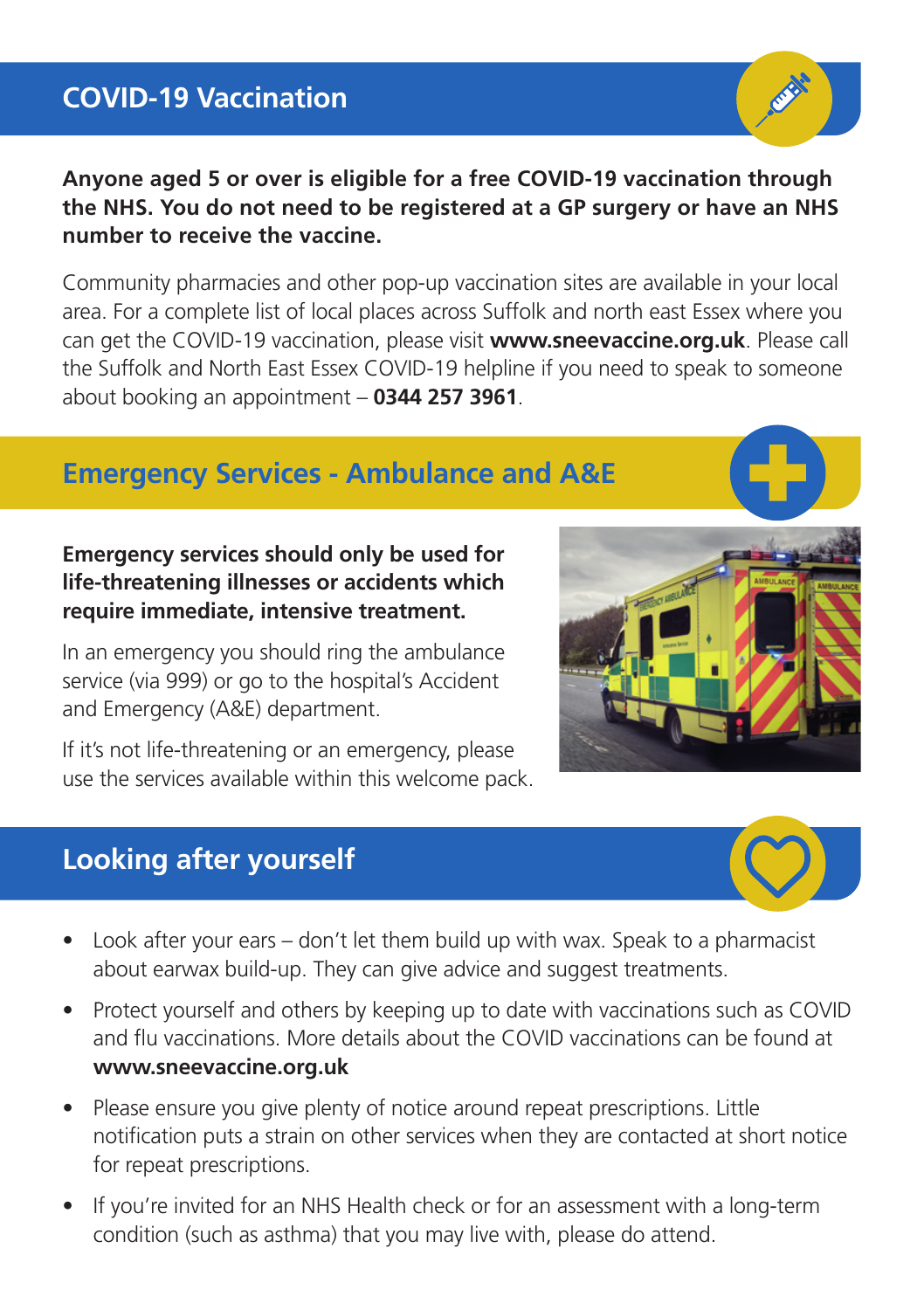# **Out of hours**



#### **The Out of Hours service is for urgent cases only and is available by contacting your GP surgery or by calling 111.**

If your problem isn't urgent, please contact your GP surgery when it is next open. This service operates Monday to Friday from 6.30pm to 8.00am and 24 hours at weekends and during bank holidays.

# **Drug and Alcohol treatment services**



#### **There are treatment services to support adults and young people affected by drug and alcohol misuse. Drug and Alcohol treatment services for adults and young people in Suffolk are provided by Turning Point in conjunction with Suffolk Family Carers and Iceni. Please call 0300 123 0872.**

In north east Essex, care to substance misusers in the community is delivered by Open Road which offers access for anyone who would like advice, information, support, assessment and access to more formal treatment. They provide one-to-one support as well as support groups and advice. A Needle exchange service exists at its Colchester site where clients can come and discuss, confidentially, aspects of harm minimisation, and safe practice. Clients do not need appointments. Visit **www.openroad.org.uk**

Essex Alcohol Recovery Community provides support, advice and information around alcohol use for adults living in the county.

Call **01376 316 126** or visit **www.phoenix-futures.org.uk**

# **Support for refugees**



**While those people coming to the UK from Ukraine are not refugees, there is support available to help people settle from Suffolk Refugee Support and Essex Refugee Action.**

Both charities will provide support to those fleeing the conflict. They will help you gain access any local services you may need. Contact details are:

Suffolk Refugee Support Telephone: **01473 400785**; website **www.suffolkrefugee.org.uk**

Refugee Action - Colchester Telephone: **01206 638454**; website **www.refugeeactioncolchester.org.uk**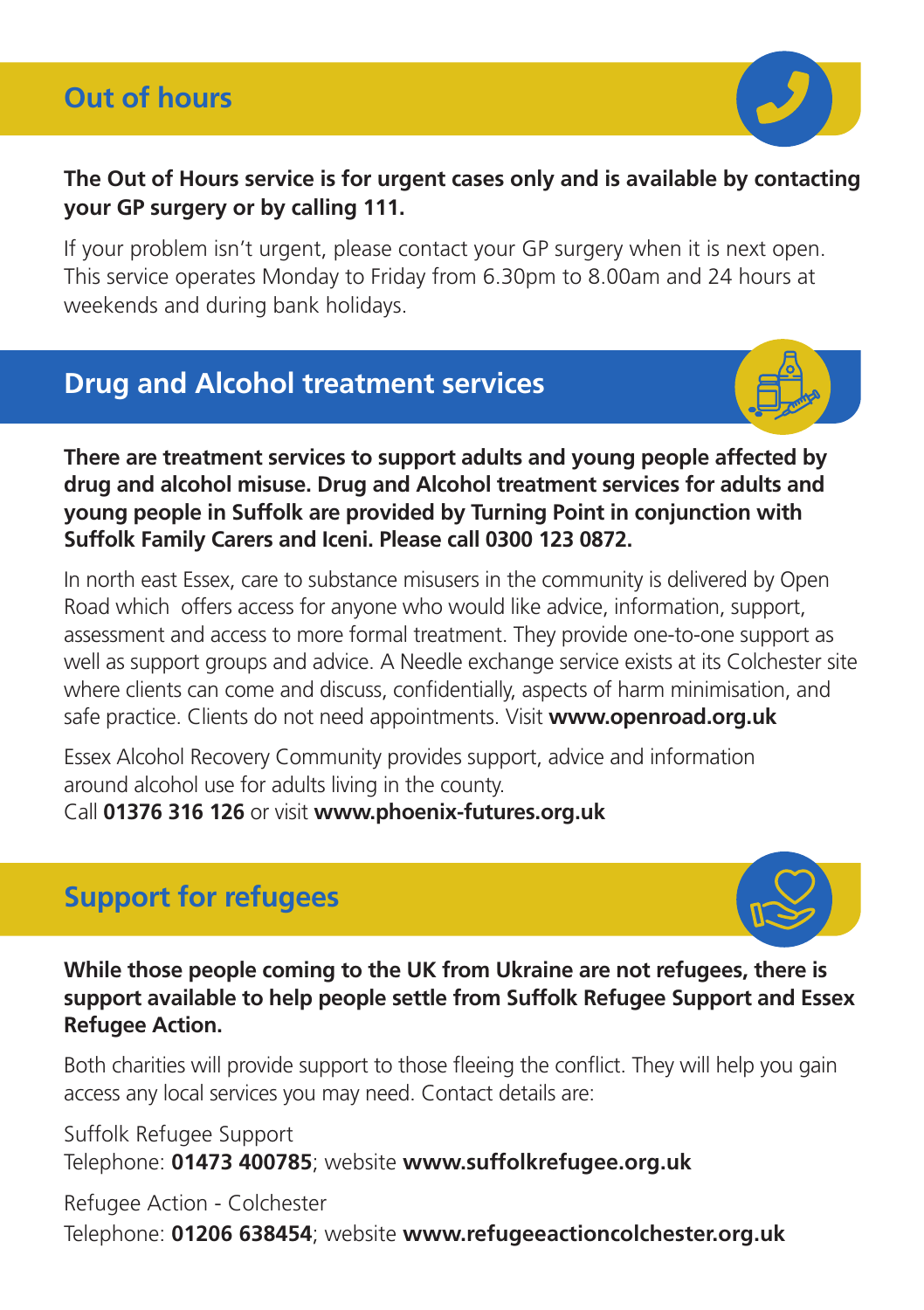# **Health Outreach Service**

#### **Health Outreach service covers the east and west Suffolk areas, providing care and support in community settings, at hostels, on the street or in the home.**

The team provides primary care help and support to people who may find it difficult to navigate the Suffolk health system. Health Outreach service is made up of nurses, mental health nurses, social workers, support and advice staff, counsellors and trainers. They signpost people to appropriate services that suit their needs. Members of the public can self-refer to this service by contacting the team via: **Email: suffolk.smash@ nhs.net** or by telephone: **01473 341763.**

# **Sexual health services**



They offer a free, confidential service providing contraception, sexual health advice, and testing and treatment for sexually transmitted infections.

This service offers: • Condoms • Contraception • Emergency contraception • HIV care • HIV testing • STI testing • Support and advice

All iCaSH clinics are self-referral, which means that a GP referral letter is not necessary. The service is free, confidential and non-judgemental. Due to the coronavirus pandemic, the delivery of services has changed. All patients are asked to contact us on 0300 300 3030 in the first instance. You will then be offered either a telephone consultation or a face-to-face appointment as appropriate. Members of the public attending iCaSH in person are required to wear a face covering or mask. Its number is 0300 300 3030/website is www.icash.nhs.uk

The service in Essex is provided by Essex Sexual Health Service which also provides a free, confidential, non-judgemental service regardless of sex, age, ethnic origin and sexual orientation. Its number is 0300 003 1212 (open Monday to Friday 8am to 8pm – closed bank holidays - and Saturday 8am to 1pm). Its website address is **www.essexsexualhealthservice.org.uk**



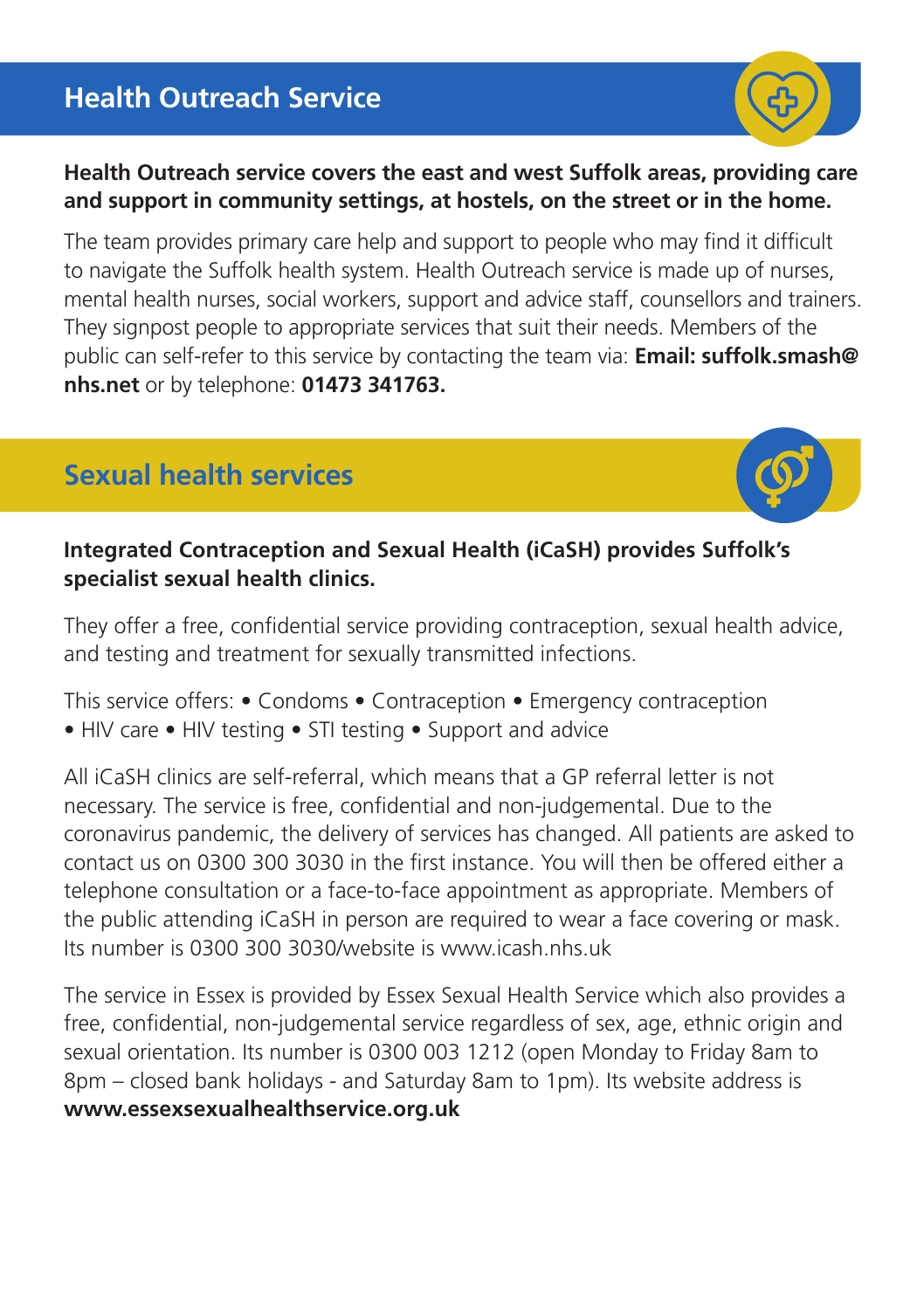# **Staying healthy**



#### **There is much support to help you to stay fit and healthy.**

In Suffolk there is a network called One Life Suffolk which offers a variety of free services for people living in Suffolk to help create healthier, happier futures. They offer free services which include adult weight management, stop smoking support, help to get active, wellbeing walks, training and NHS health checks. Its website is **www.onelifesuffolk.co.uk** and the contact number is **01473 718193**.

In Essex a similar service exists called the Essex Wellbeing Service. Delivered by a group of organisations, this service is for people living in Essex (excluding Southend-On-Sea and Thurrock) who are registered with a GP and are aged 16+. Through this service they can receive health and wellbeing support.

This includes help to quit smoking, social isolation support, weight management, or help with day-to-day needs. More information is available on the website **www.essexwellbeingservice.co.uk** or by calling **0300 303 9988**.

## **Active Suffolk and Active Essex**



Active Suffolk and Active Essex are two partnerships in England that work with local partners to ensure the power of physical activity and sport can transform lives. Both aim to improve everyone's health and wellbeing. The partnerships do this by continuing to strengthen communities, by providing tools to enable our young to have the best and most healthy start to life, by creating attractive local spaces and places to encourage people to be active, and ensuring that good physical and mental wellbeing can be accessed by everyone.

**Active Essex - www.activeessex.org Active Suffolk - www.activesuffolk.org**

### **Patient Advice and Liaison Services (PALS)**



East Suffolk and North Essex Foundation NHS Trust - Freephone number 0800 328 7624 (for all hospital related services only)

West Suffolk Foundation Trust - 01284 712555